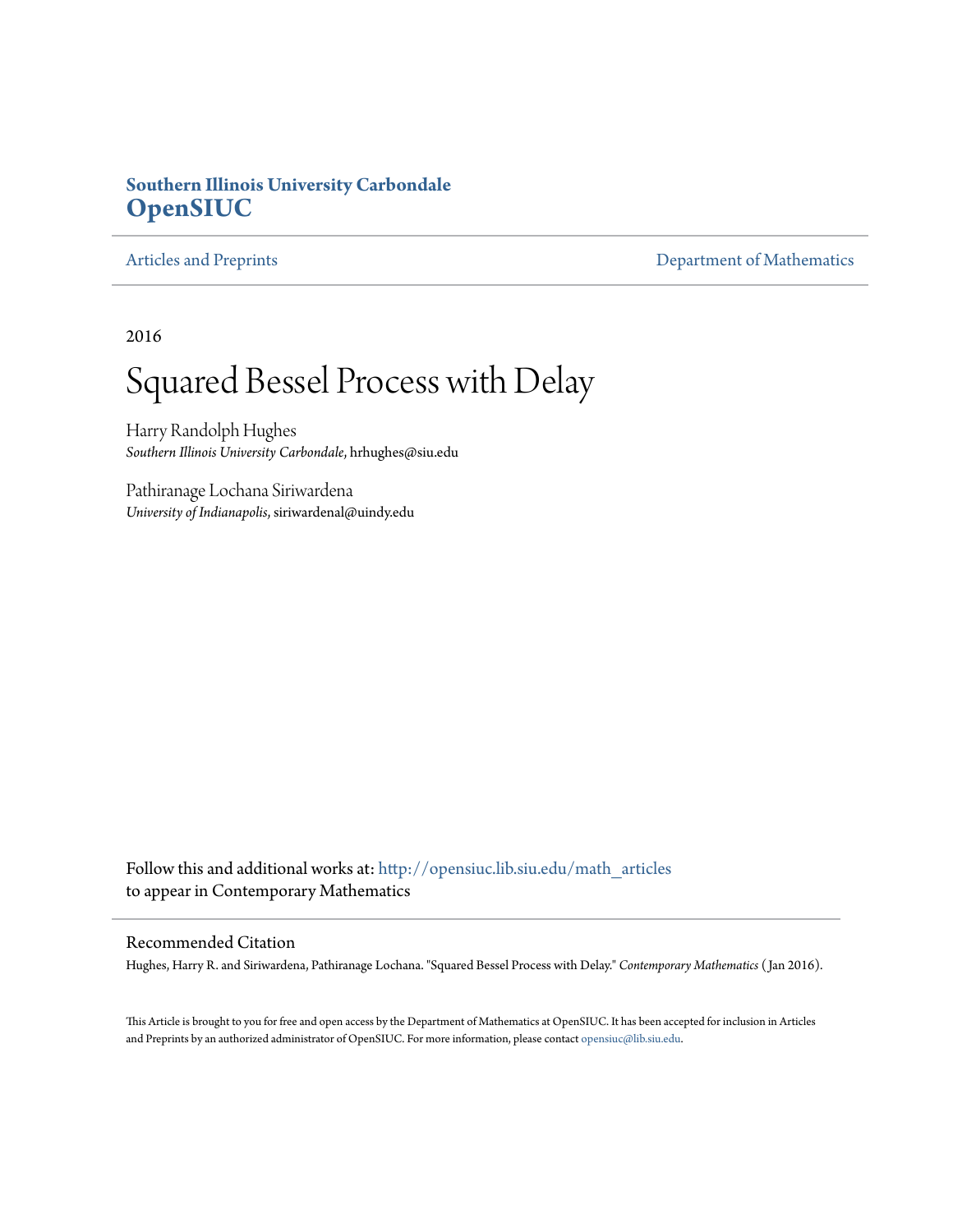### SQUARED BESSEL PROCESS WITH DELAY

#### LOCHANA SIRIWARDENA AND HARRY RANDOLPH HUGHES

Abstract. We discuss a generalization of the well known squared Bessel process with real nonnegative parameter  $\delta$  by introducing a predictable almost everywhere positive process  $\gamma(t,\omega)$  into the drift and diffusion terms. The resulting generalized process is nonnegative with instantaneous reflection at zero when  $\delta$  is positive. When  $\delta$  is a positive integer, the process can be constructed from  $\delta$ -dimensional Brownian motion. In particular, we consider  $\gamma_t = X_{t-\tau}$  which makes the process a solution of a stochastic delay differential equation with a discrete delay. The solutions of these equations are constructed in successive steps on time intervals of length  $\tau$ . We prove that if  $0 < \delta < 2$ , zero is an accessible boundary and the process is instantaneously reflecting at zero. If  $\delta \leq 2$ ,  $\liminf_{t\to\infty} X_t = 0$ . Zero is inaccessible if  $\delta \geq 2$ .

#### 1. Introduction

Bessel processes have been extensively studied and used in modeling many real world phenomena such as population dynamics [2] and interest rates in finance [1]. We begin by introducing the squared Bessel process which is constructed as the squared distance between the origin and the position of the  $\delta$ -dimensional Brownian motion at time t [12, p. 439]. The process was first constructed for integer values of  $\delta$  and subsequently defined and analyzed for real  $\delta \geq 0$ .

**Definition 1.1** (Squared Bessel Process). Let  $B_t$  be  $\delta$ -dimensional Brownian motion on a complete probability space  $(\Omega, \mathcal{F}, P)$  and  $\mathcal{F}_t$  be the natural filtration. The process

$$
X = B_1^2 + B_2^2 + \dots + B_\delta^2
$$

is called a squared Bessel process of dimension  $\delta$  (BESQ<sup> $\delta$ </sup>).

Construction of this process for positive integer  $\delta$  is straightforward. Using the Itô formula,

(1.1) 
$$
dX_t = \delta dt + 2\sqrt{X_t} dW_t, \qquad X_0 = x,
$$

where  $W_t$  is a one-dimensional Brownian motion constructed from  $B_t$ . The process  $BESQ^{\delta}$ for general real  $\delta \geq 0$  is defined as the solution of (1.1). This process is well suited for modeling population dynamics and financial asset pricing. Because the coefficients satisfy a linear growth condition, the equation has a global solution (no explosion in finite time) [4, p. 177]. Note that the diffusion term is non-Lipschitz and hence the uniqueness follows from the Yamada-Watanabe theorem [12, p. 390]:

Theorem 1.2 (Yamada-Watanabe Theorem). Suppose that for a one-dimensional SDE,

(1.2) 
$$
dX_t = a(t, X_t) dt + \sigma(t, X_t) dW_t; \qquad X_0 = x_0,
$$

the function a is Lipschitz continuous and there exists a strictly increasing function h:  $\mathbb{R}_+ \rightarrow$  $\mathbb{R}_+$  with  $\int_0^{0+} h^{-2}(x) dx = +\infty$  such that,

$$
|\sigma(t,x) - \sigma(t,y)| \le h(|x - y|)
$$

2010 Mathematics Subject Classification. Primary 60H10.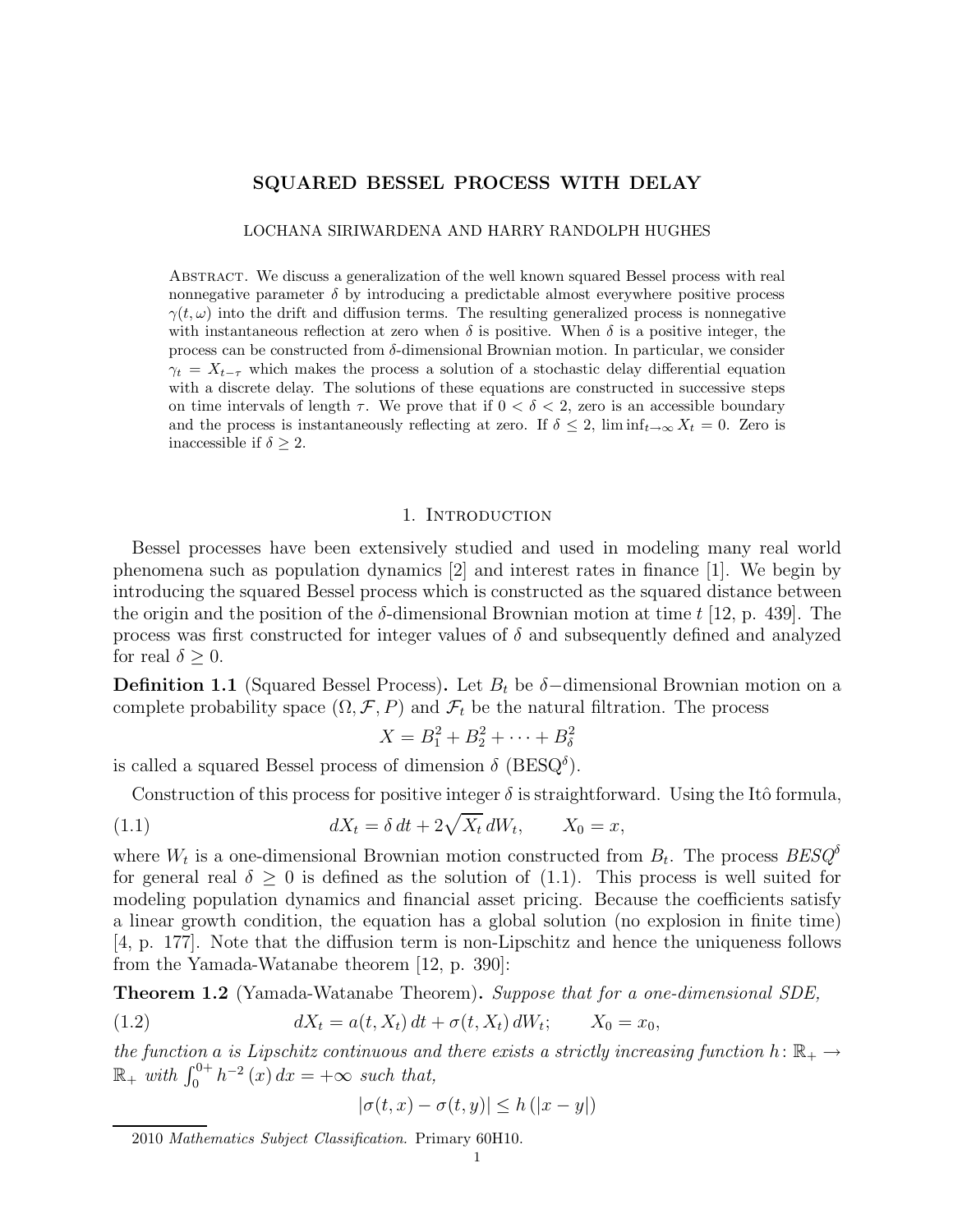for all t and  $x, y \in \mathbb{R}$ . Then pathwise uniqueness holds.

The construction of the squared Bessel process and other properties are discussed in Revuz and Yor and we state the main theorem here [12, p. 442]:

Theorem 1.3. The stochastic differential equation

 $dX_t = \delta dt + 2\sqrt{|X_t|} dW_t$  $X_0 = x_0$ 

has a unique strong solution and, if  $\delta$ ,  $x_0 \geq 0$ , then  $X_t \geq 0$ . Furthermore,

(1) for  $\delta > 3$  the process is transient, and for  $\delta \leq 2$ , it is recurrent,

(2) for  $\delta \geq 2$ , zero is polar and, for  $\delta \leq 1$ , zero is reached a.s.,

(3) for  $\delta = 0$ , zero is an absorbing boundary,

(4) for  $\delta > 0$ , the process is instantaneously reflecting at zero.

The squared Bessel process was analyzed by Feller [2] in a generalized form and used in the Cox model [1]. It was further generalized by Göing-Jaeschke and Yor to allow  $\delta < 0$ dimensions  $[5,7]$ . Parameter estimation of the squared Bessel process was discussed by Göing-Jaeschke in her Ph.D. dissertation [6]. Squared Bessel processes in non-colliding particle systems were analyzed in [3], [8], and [9].

In this paper, we construct a generalization of the Bessel process by introducing a predictable almost everywhere positive process  $\gamma(t,\omega)$  to the drift and diffusion terms. The motivation for this construction is to define a process  $X_t$  where the dynamics depend on  $\gamma_t = X_{t-\tau}$ , the state of the process at a fixed time  $\tau$  units in the past. For instance, in a hypothetical population, the growth in the number of adults at time t depends on the number of adults able to reproduce at time  $t - \tau$ , where  $\tau$  is the time required for an egg to mature to adulthood. In this model, the adult population could rebound even after reaching zero, due to the delay in the hatching of eggs and the maturation of individuals. The behavior of such a process at boundary zero is of particular interest. This analysis may be applied to other fields where the past needs to be considered in the present dynamics of the model.

In [10], Mohammed gives a general formulation of a stochastic delay differential equation (SDDE). We consider the one-dimensional case. For each solution path  $X(t)$ , define the segment  $x_t: [-\tau, 0] \to \mathbb{R}$  by  $x_t(s) = X(t+s)$ . The initial segment  $x_0$  is given by  $\theta: [-\tau, 0] \to$  $\mathbb R$  and the coefficients of the stochastic differential equation are functionals h and g of the segments,  $x_t$ :

(1.3) 
$$
dX(t) = h(t, x_t) dt + g(t, x_t) dW(t), \quad X(t) = \theta(t) \text{ for } t \in [-\tau, 0].
$$

As it is noted in [10], in the discrete delay case where h and q only depend on the values of  $X(t - \tau)$  and  $X(t)$ , such a system can be solved in successive steps as stochastic ordinary differential equations (SODE) on time intervals of length  $\tau$ . For  $t \in [0, \tau]$ , the coefficients of the SODE are determined by  $\theta(t)$ . The coefficients of the SODE for  $t \in [n\tau, (n+1)\tau]$ depend on the already determined solution for  $t \in [(n-1)\tau, n\tau]$ .

In the following sections, we will present the construction of an SDDE that generalizes the squared Bessel process:

(1.4) 
$$
dX_t = \delta X_{t-\tau} dt + 2\sqrt{X_t X_{t-\tau}} dW_t, \quad X_t = \theta_t \text{ for } t \in [-\tau, 0].
$$

This equation can also be solved in successive steps. Because the diffusion coefficient does not satisfy the Lipschitz condition, the uniqueness results of [10] do not apply. We turn to the Yamada-Watanabe Theorem to show uniqueness.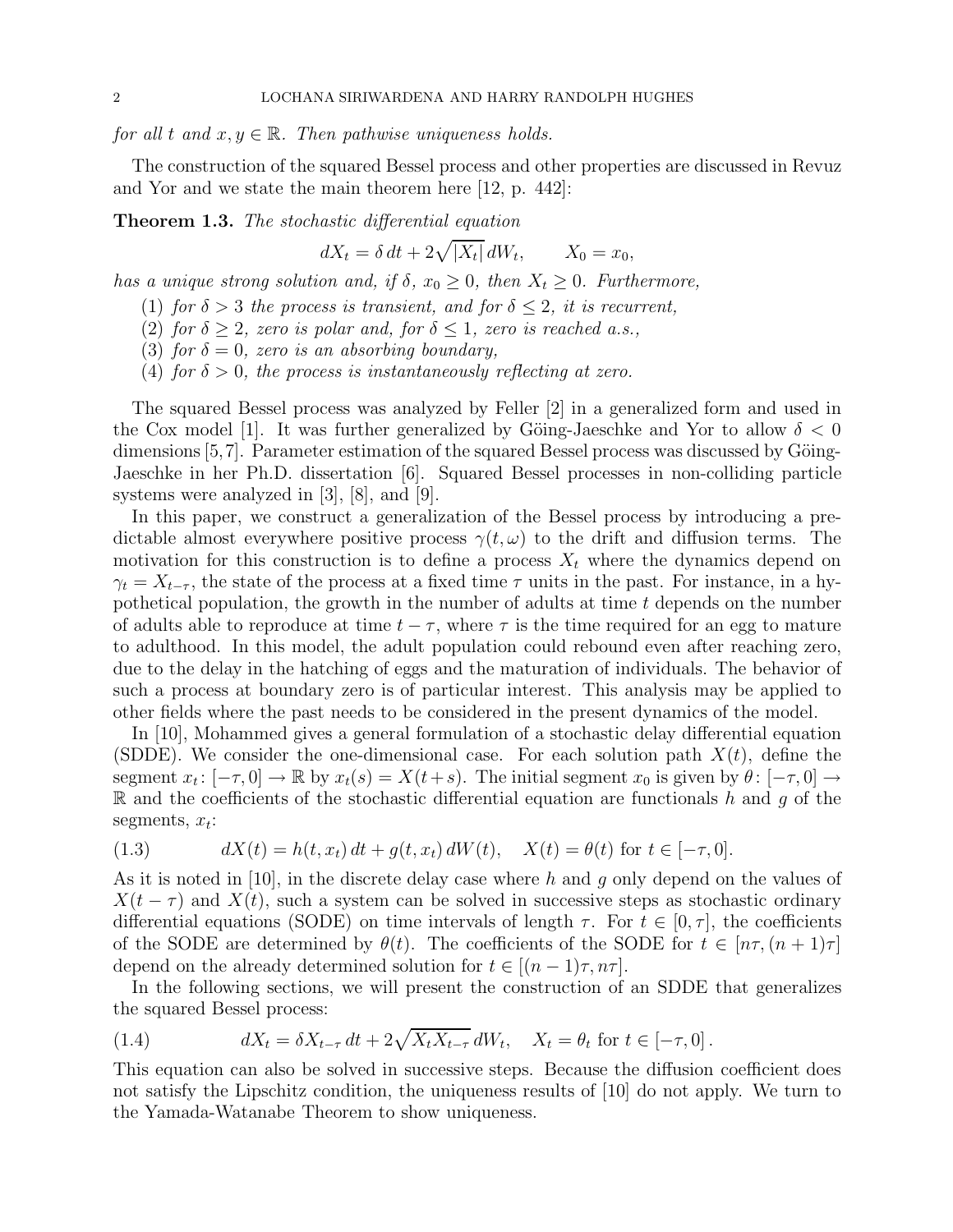#### 2. Construction of the Generalized Squared Bessel Process

Let  $\delta$  be a positive integer,  $B_t$  be  $\delta$ -dimensional Brownian motion,  $\mathcal{F}_t$  be the natural filtration and  $\gamma : [0, \infty] \times \Omega \to \mathbb{R}$  be an almost everywhere positive, predictable, locally integrable process.

Let time-changed Brownian motions  $Y_i$  be defined by

$$
Y_i = \int_0^t \sqrt{\gamma_s} \, dB_s^i.
$$

Define

$$
X = Y_1^2 + Y_2^2 + \dots + Y_\delta^2.
$$

Then, as for the squared Bessel process, using the Itô formula, we get

$$
dX_t = \delta \gamma_t dt + 2\sqrt{\gamma_t X_t} dW_t, \quad X_0 = x_0,
$$

where  $W_t$  is a one-dimensional Brownian motion.

We extend this construction for a general real  $\delta \geq 0$  below. To study the boundary at zero, we follow Revuz and Yor and use the following theorems.

**Theorem 2.1** (Local time theorem for Semi-martingales [12, p. 225]). For any continuous semimartingale X, there exists a modification of the local time process  $\{L_t^a; a \in \mathbb{R}, t \in \mathbb{R}_+\}$ such that the map  $(a, t) \to L_t^a$  is a.s. continuous in t and cadlag in a. Moreover, if  $X =$  $M + V$ , then

$$
L_t^a - L_t^{a-} = 2 \int_0^t 1_{\{X_s = a\}} dX_s = 2 \int_0^t 1_{\{X_s = a\}} dV_s.
$$

Let  $\langle X, X \rangle_t$  denote the quadratic variation process for semi-martingale X.

**Theorem 2.2** (Occupation Time Formula [12, p. 224]). If X is a continuous semimartingale, there is a P-negligible set outside of which

$$
\int_0^t \Pi\left(X_s\right) d\langle X, X\rangle_s = \int_{-\infty}^\infty \Pi\left(a\right) L_t^a \, da
$$

for every t and every positive Borel function Π.

We introduce the following theorem for non-negative real  $\delta$ .

**Theorem 2.3.** Let  $\delta, x_0 \geq 0$ . Suppose that outside of a set of probability zero,  $\gamma_t$  is an almost everywhere positive predictable process, locally integrable with respect to t. Then the SDE

(2.1) 
$$
dX_t = \delta \gamma_t dt + 2\sqrt{\gamma_t X_t} dW_t, \quad X_0 = x_0,
$$

has a unique strong solution. If  $\delta > 0$ , the process almost surely instantaneously reflects at zero and is a.e. positive. If  $\delta = 0$ , the boundary at zero is absorbing.

*Proof.* The existence and uniqueness follow as in the proof of Theorem 1.3 [12]. Equation 2.1 may also be solved by means of a random time change of the  $BESQ^{\delta}$  process with time change rate  $\gamma_t$  [11, p. 153]. Pathwise uniqueness for solutions follows with the application of the Yamada-Watanabe Theorem (Theorem 1.2), noting that  $|\sqrt{x} - \sqrt{y}| < \sqrt{x - y}$  for  $x > y \geq 0$ .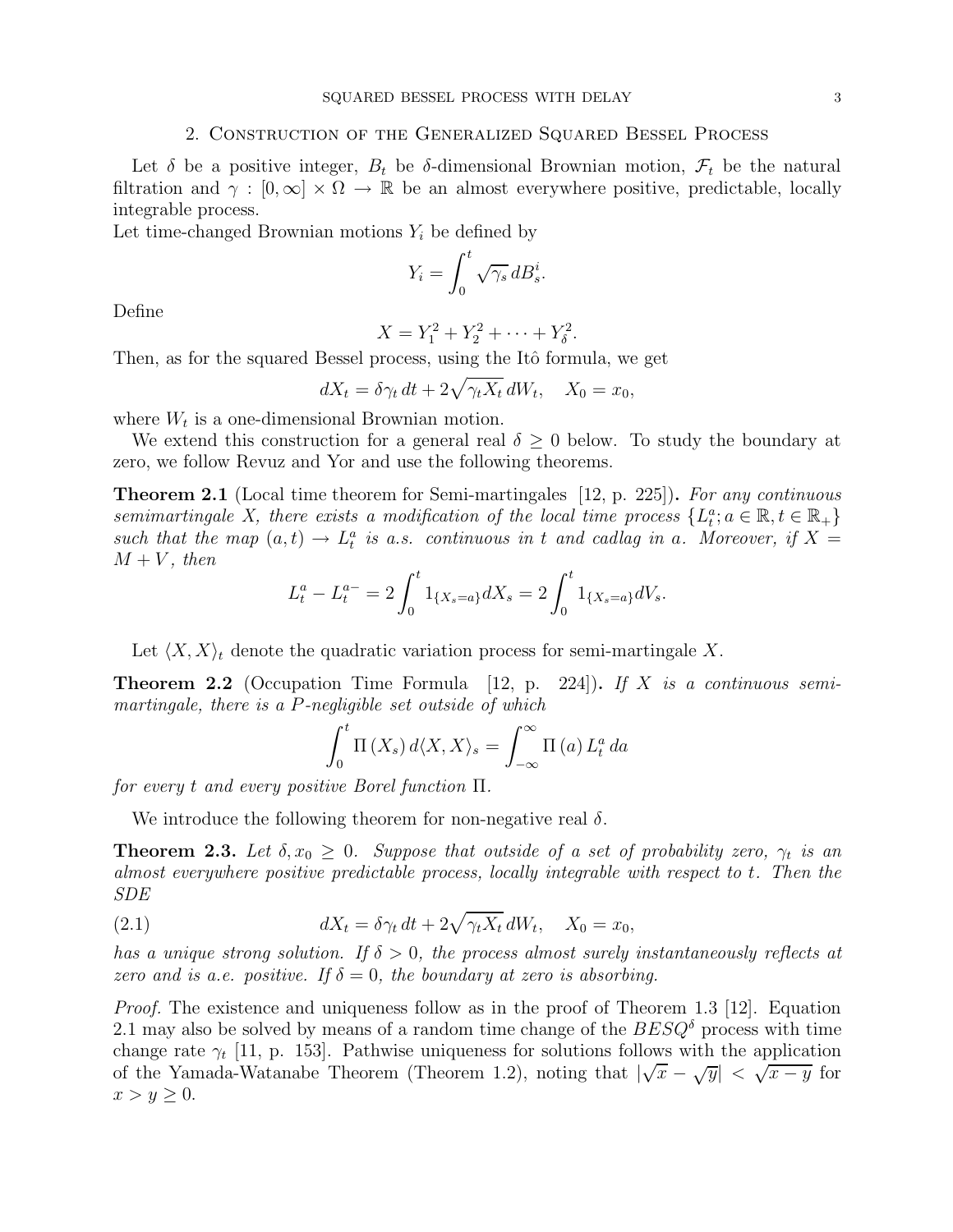We modify the arguments of Revuz and Yor [12, p. 442] to analyze the boundary behavior of the process at zero. Note that  $d\langle X, X \rangle_t = 4\gamma_t X_t dt$  and use Theorem 2.1 to get

$$
L_t^0 = 2\delta \int_0^t 1_{\{X_s = 0\}} \gamma_s ds.
$$

Since  $\gamma_s > 0$  a.e., then almost surely for fixed t,

$$
\int_0^t \gamma_s ds \ge \int_0^t 1_{\{X_s > 0\}} \gamma_s ds
$$
  
= 
$$
\int_0^t 1_{\{X_s > 0\}} \gamma_s (4 \gamma_s X_s)^{-1} d\langle X, X \rangle_s
$$
  
= 
$$
\int_0^\infty 1 \cdot (4a)^{-1} L_t^a da,
$$

where the last equality follows from the Occupation Time Formula. Since  $\int_0^t \gamma_s ds < \infty$ , this implies that  $L_t^0 = 2\delta \int_0^t 1_{\{X_s = 0\}} \gamma_s ds = 0$ . Hence

$$
|s > 0 : X_s = 0| = 0
$$

when  $\delta > 0$ . When  $\delta = 0$ ,  $X_t \equiv 0$ ,  $t \geq s$ , is the unique solution with  $X_s = 0$  and thus zero is an absorbing boundary. is an absorbing boundary.

#### 3. The Stochastic Delay Differential Equation

For the rest of the results we choose  $\gamma_t = X_{t-\tau}$  where  $\tau > 0$  is the fixed delay time. We now present the main theorem of this paper.

**Theorem 3.1.** Let  $\tau > 0$  be fixed and let  $\theta_t$  be positive, integrable, and independent of  $\mathcal{F}_0$ for  $t \in [-\tau, 0]$ . Then the SDDE

(3.1) 
$$
dX_t = \delta X_{t-\tau} dt + 2\sqrt{X_t X_{t-\tau}} dW_t, \quad X_t = \theta_t \text{ for } t \in [-\tau, 0]
$$

has a unique strong solution and this solution is nonnegative. In addition:

- (1) If  $\delta = 0$ , zero is an absorbing boundary.
- (2) If  $\delta > 0$ , zero is a reflecting boundary.
- (3) If  $\delta$  < 2, the process reaches zero with positive probability and  $\liminf_{t\to\infty} X_t = 0$ almost surely.
- (4) If  $\delta = 2$ ,  $X_t$  reaches arbitrarily small values  $\epsilon$ ,  $0 < \epsilon < \theta_0$ , in finite time almost surely.
- (5) If  $\delta \geq 2$ , zero is inaccessible and  $X_t$  reaches any  $m > \theta_0$  in a finite time almost surely.

Proof. The global existence and uniqueness of solutions follow by successive applications of Theorem 2.3 to time intervals of length  $\tau$ . Note that for  $t \in [0, \tau]$ ,  $\gamma_t = X_{t-\tau} = \theta_{t-\tau}$ . Once a continuous nonnegative solution is obtained up to time  $n\tau$ ,  $\gamma_t = X_{t-\tau}$  is determined for  $t \in [n\tau,(n+1)\,\tau]$  [10].

If  $\delta = 0$ , it follows that zero is an absorbing boundary and therefore  $X_t$  is nonnegative. If  $\delta > 0$ , we claim that  $X_t \geq 0$  and  $X_t$  instantaneously reflects at 0. Arguing inductively, let  $Y_t$  be the solution of the stochastic differential equation,

(3.2) 
$$
dY_t = 2\sqrt{Y_t X_{t-\tau}} dW_t, \quad Y_{n\tau} = X_{n\tau},
$$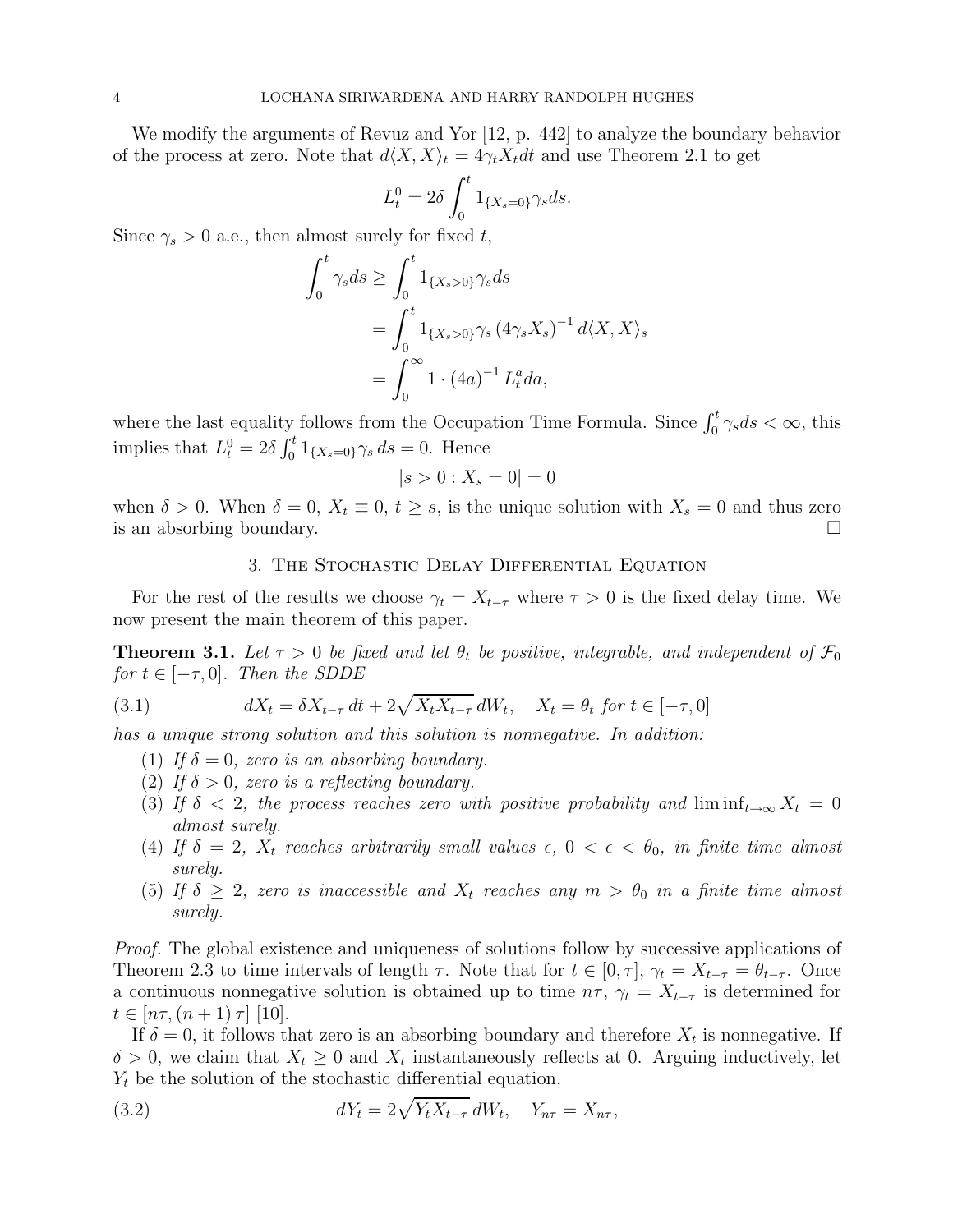for  $t \in [n\tau, (n+1)\tau]$ . If  $X_t$  is nonnegative in the interval  $[(n-1)\tau, n\tau]$ , then by applying a comparison theorem to the processes defined in (3.1) and (3.2) [12, p. 394], it follows that  $X_t \geq Y_t \geq 0$  for  $t \in [n\tau, (n+1)\tau]$ . Furthermore, by Theorem 2.3,  $X_t$  instantaneously reflects at zero and is positive a.e. on  $[n\tau,(n+1)\tau]$  if it is positive a.e. on  $[(n-1)\tau,n\tau]$ . The result follows because, on the initial segment,  $\theta_t > 0$  by hypothesis.

Now we consider the boundary behavior for different values of  $\delta$ . Suppose  $0 < \delta < 2$ . Define stopping time

$$
\lambda_n = \inf \{ t > 0 : X_t = n \text{ or } X_t = 0 \}.
$$

First we claim that for almost all  $\omega$ , there exists an n such that  $\lambda_n = \infty$  or  $X_{\lambda_n} = 0$ . Let  $X_0 = \theta_0$  and  $U_n : [0, \infty) \to \mathbb{R}$  be twice continuously differentiable on  $(0, \infty)$ . Fix  $T > 0$ . By the Itô formula  $[11, p. 44]$ , we have

$$
(3.3) \quad \int_0^{\lambda_n \wedge T} dU_n(X_s) = \int_0^{\lambda_n \wedge T} \left[ \delta X_{s-\tau} U_n'(X_s) + 2X_s X_{s-\tau} U_n''(X_s) \right] ds + \int_0^{\lambda_n \wedge T} \left[ 2\sqrt{X_s X_{s-\tau}} U_n'(X_s) \right] dW_s.
$$

Solving the boundary problem

$$
\delta U'_n(x) + 2xU''_n(x) = 0, \quad U_n(0) = 0, \quad U_n(n) = 1,
$$

we obtain

$$
U_n(x) = \frac{x^{(1-\delta/2)}}{n^{(1-\delta/2)}}.
$$

Substituting  $U_n$  in (3.3) and applying the Optional Stopping Theorem [12, p. 69], we have

$$
\mathbb{E}^{\theta}\left[U_n(X_{\lambda_n\wedge T})\right] = U_n(\theta_0) = \frac{\theta_0^{(1-\delta/2)}}{n^{(1-\delta/2)}},
$$

where  $\mathbb{E}^{\theta}$  is expectation conditioned on the initial segment  $\theta$ . Since  $U_n(x) \geq 0$  for  $x \in [0, n]$ ,

$$
U_n(\theta_0) = \lim_{T \to \infty} \mathbb{E}^{\theta} \left[ U_n(X_{\lambda_n \wedge T}) \right]
$$
  
=  $\mathbb{E}^{\theta} \left[ U_n(X_{\lambda_n}) \, ; \, \lambda_n < \infty \right] + \lim_{T \to \infty} \mathbb{E}^{\theta} \left[ U_n(X_{\lambda_n \wedge T}) \, ; \, \lambda_n = \infty \right]$   
 $\geq 1 \cdot P^{\theta}(X_{\lambda_n} = n)$ 

where  $P^{\theta}$  is the conditional law of  $X_t$  with initial segment  $\theta$ . Taking the limit  $n \to \infty$ ,

$$
\lim_{n \to \infty} P^{\theta}(X_{\lambda_n} = n) = \lim_{n \to \infty} U_n(\theta_0) = 0.
$$

Therefore, since

$$
P^{\theta}(X_{\lambda_n}=n)+P^{\theta}(\lambda_n=\infty \text{ or } X_{\lambda_n}=0)=1,
$$

we have that

$$
P^{\theta}(\bigcup_{n=1}^{\infty} \{ \lambda_n = \infty \text{ or } X_{\lambda_n} = 0 \}) = \lim_{n \to \infty} P^{\theta}(\lambda_n = \infty \text{ or } X_{\lambda_n} = 0) = 1,
$$

which proves the claim.

Now we show that  $\liminf_{t\to\infty} X_t(\omega) = 0$  almost surely. Let  $V_n(x) = (n-x)/\delta$ . Then  $V_n$ satisfies

$$
\delta V_n'(x) + 2x V_n''(x) = -1
$$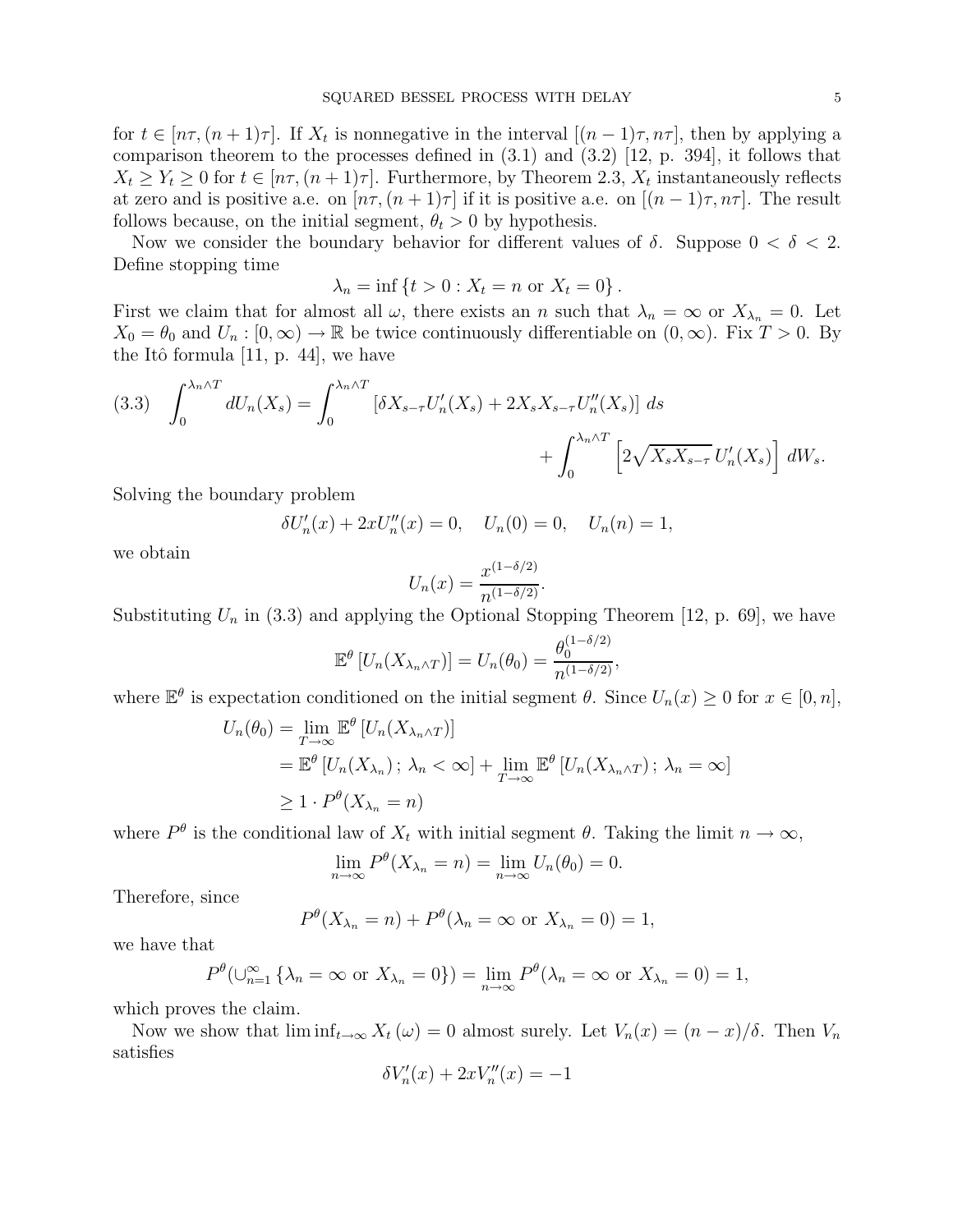with  $V_n(n) = 0$  and  $V_n(x) \ge 0$  on  $(0, n)$ . Substituting  $V_n$  for  $U_n$  in  $(3.3)$ , we have

$$
\lim_{T \to \infty} \mathbb{E}^{\theta} \left[ V_n(X_{\lambda_n \wedge T}) \right] = V_n(\theta_0) - \lim_{T \to \infty} \mathbb{E}^{\theta} \left[ \int_0^{\lambda_{n \wedge T}} X_{t-\tau} dt \right].
$$

It follows then that

$$
\mathbb{E}^{\theta}\left[\int_0^{\lambda_n} X_{t-\tau} dt; \lambda_n < \infty\right] + \mathbb{E}^{\theta}\left[\int_0^{\infty} X_{t-\tau} dt; \lambda_n = \infty\right]
$$
  
=  $V_n(\theta_0) - \lim_{T \to \infty} \mathbb{E}^{\theta}\left[V_n(X_{\lambda_n \wedge T})\right] \le V_n(\theta_0) < \infty$ 

and thus

$$
\mathbb{E}^{\theta}\left[\int_0^\infty X_{t-\tau} dt \, ; \, \lambda_n = \infty\right] < \infty.
$$

If there is an n such that  $P^{\theta}(\lambda_n = \infty) > 0$ , then on that event,  $\liminf_{t \to \infty} X_t = 0$ . Otherwise  $X_t$  reaches zero and reflects instantaneously. Since the same is true if the process is considered for  $t \in [S,\infty)$ , for arbitrarily large time S,  $\liminf_{t\to\infty} X_t = 0$  a.s.

Now consider the case  $\delta = 2$ . Suppose that  $0 < \epsilon < \theta_0 < n$ . Define

 $\lambda_{\epsilon n} = \inf \{ t > 0 : X_t = \epsilon \text{ or } X_t = n \}.$ 

Again,  $V_n(x) = (n - x)/2$  is a solution of  $2V'_n(x) + 2xV_n(x) = -1$ , with boundary condition  $V_n(n) = 0$ . Hence,

$$
\mathbb{E}^{\theta}\left[\int_{0}^{T} X_{t-\tau} dt; \lambda_{\epsilon n} = \infty\right] = V_{n}(\theta_{0}) - \mathbb{E}^{\theta}\left[V_{n}(X_{\lambda_{\epsilon n}\wedge T})\right]
$$

$$
-\mathbb{E}^{\theta}\left[\int_{0}^{\lambda_{\epsilon n}\wedge T} X_{t-\tau} dt; \lambda_{\epsilon n} < \infty\right]
$$

$$
\leq V_{n}(\theta_{0}) < \infty.
$$

1

Since  $X_t > \epsilon$  for all t when  $\lambda_{\epsilon n} = \infty$ , letting  $T \to \infty$ , it follows that  $P^{\theta}(\lambda_{\epsilon n} = \infty) = 0$ . Now let  $U_n(x) = 1 - (\log x)/(\log n)$ . Then  $U'_n(x) + xU''_n(x) = 0$  and  $U_n(n) = 0$ . Thus

$$
U_n(\theta_0) = \lim_{T \to \infty} \mathbb{E}^{\theta} \left[ U_n(X_{\lambda_{\epsilon n} \wedge T}) \right]
$$
  
= 
$$
\left( 1 - \frac{\log \epsilon}{\log n} \right) P^{\theta}(X_{\lambda_{\epsilon n}} = \epsilon).
$$

Therefore  $\lim_{n\to\infty} P^{\theta}(X_{\lambda_{\epsilon n}}=\epsilon)=1$ , which proves that the process almost surely reaches every positive  $\epsilon < \theta_0$  in finite time.

Arguing in a similar way, let  $U_n(x) = 1 + (\log x)/(\log \epsilon)$ . Thus

$$
U_n(\theta_0) = \lim_{T \to \infty} \mathbb{E}^{\theta} \left[ U_n(X_{\lambda_{\epsilon n} \wedge T}) \right]
$$
  
= 
$$
\left( 1 + \frac{\log n}{\log \epsilon} \right) P^{\theta}(X_{\lambda_{\epsilon n}} = n).
$$

In this case,  $\lim_{\epsilon \to 0} P^{\theta}(X_{\lambda_{\epsilon n}} = n) = 1$  for every n. Since this continuous process almost surely reaches every positive integer before it hits zero, it almost surely cannot reach zero in finite time.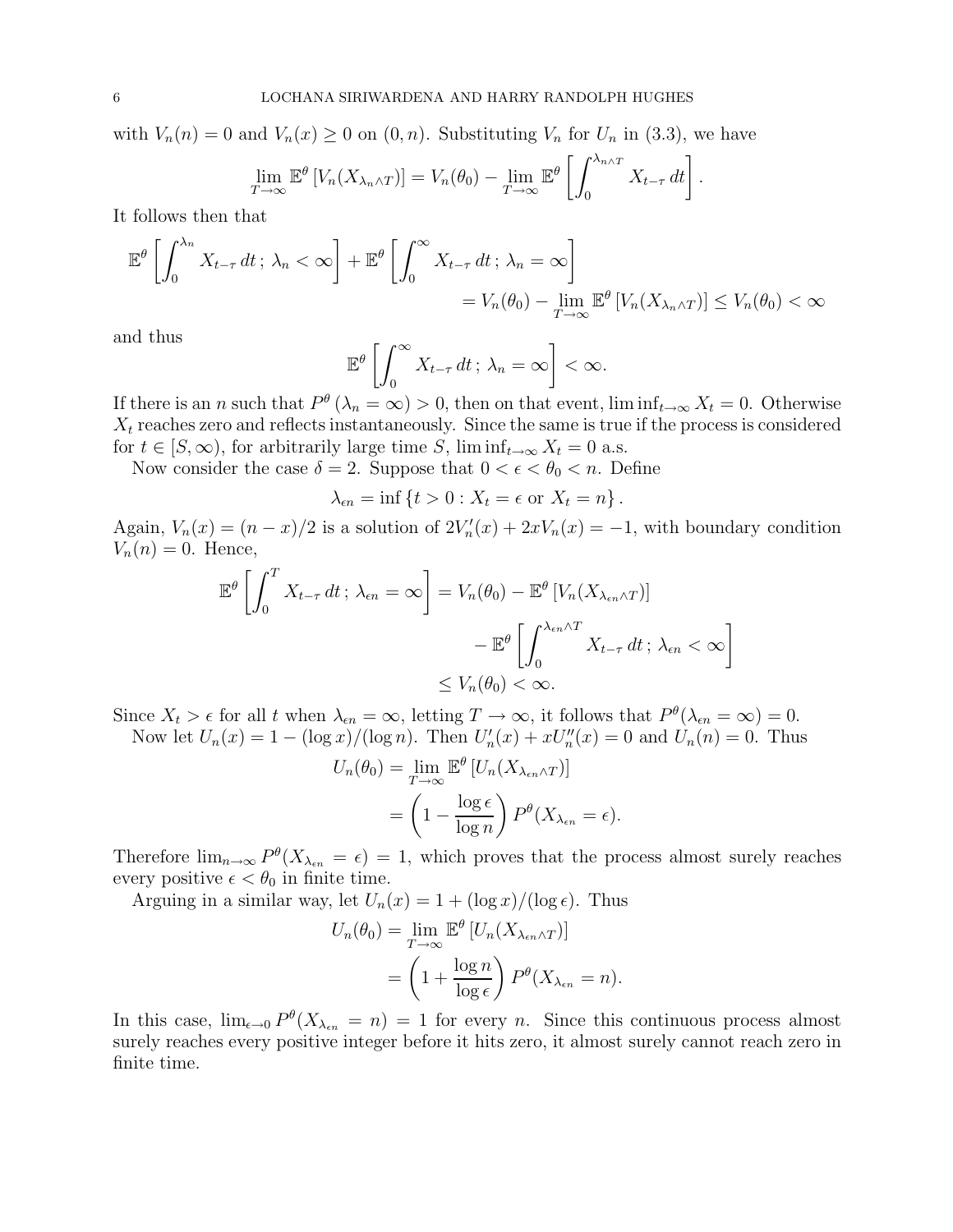Now suppose  $\delta > 2$ . We redefine  $\lambda_n = \inf \{ t > 0 : X_t = 1/n \}$  and solve  $\delta U'_n(x) + 2xU''_n(x) =$ 0, with boundary condition  $U_n(1/n) = 1$ , to get

$$
U_n(x) = \frac{1}{x^{(\delta/2 - 1)} n^{(\delta/2 - 1)}}.
$$

With an argument similar to the  $\delta < 2$  case, we get,

(3.4) 
$$
P^{\theta}(\cup_{n=1}^{\infty} \{\lambda_n = \infty\}) = 1.
$$

Now we prove that  $X_t$  reaches any  $m > \theta_0$  a.s. when  $\delta > 2$ . Define  $\mu_m = \inf \{ t > 0 : X_t = m \}.$ Then  $V_m = (m - x)/\delta$  is a solution of  $\delta V'_m(x) + 2xV''_m(x) = -1$ , with boundary condition  $V_m(m) = 0$ . Therefore, by an argument similar to before,

$$
\mathbb{E}^{\theta}\left[\int_0^{\mu_m} X_{t-\tau} dt\right] < \infty,
$$

and thus,

$$
\mathbb{E}^{\theta}\left[\int_0^{\mu_m} X_{t-\tau} dt \, ; \, \mu_m < \infty\right] + \mathbb{E}^{\theta}\left[\int_0^{\mu_m} X_{t-\tau} dt \, ; \, \mu_m = \infty\right] < \infty.
$$

Arguing by contradiction, suppose that  $P(\mu_m = \infty) > 0$ . Then using (3.4), there exists a positive integer  $n_0$  such that  $P(\lambda_{n_0} = \infty, \mu_m = \infty) > 0$  and thus

$$
\mathbb{E}^{\theta}\left[\int_0^{\infty} X_{t-\tau} dt; \ \mu_m = \infty\right] = \infty,
$$

which leads to a contradiction. Therefore,  $P(\mu_m = \infty) = 0$ .

Remark 3.2. Because the coefficient functions in the stochastic delay differential equations depend on the history of the process, these processes are not in general Markov [10]. Nevertheless, we identify properties analogous to the properties of recurrence and transience as defined for Markov processes. When  $\delta \leq 2$ ,  $\liminf_{t\to\infty} X_t = 0$  almost surely and thus it satisfies a recurrence property at zero. On the other hand, the preceding proof shows that when  $\delta > 2$ ,  $\liminf_{t\to\infty} X_t > 0$  almost surely, and when  $\delta \geq 2$ ,  $\limsup_{t\to\infty} X_t = \infty$  almost surely.

Acknowledgment. The authors would like to thank the referee for many useful suggestions for improving this paper.

#### **REFERENCES**

- [1] J. C. Cox, J. E. Ingersoll, and S. A. Ross, A theory of the term structure of interest rates, Econometrica 53 (March 1985), no. 2, 385–408.
- [2] W. Feller, Diffusion processes in genetics, Proceedings of the Second Berkeley Symposium on Mathematical Statistics and Probability, 1951, pp. 227–246.
- [3] P. Graczyk and J. Małecki, *Multidimensional Yamada-Watanabe theorem and its applications to particle* systems, J. Math. Phys. 54 (2013), no. 021503.
- [4] N. Ikeda and S. Watanabe, Stochastic Differential Equations and Diffusion Processes, 2nd ed., North Holland, Amsterdam, 1989.
- [5] A. Göing-Jaeschke and M. Yor, A survey and some generalizations of Bessel processes, Bernoulli 9 (2003), no. 2, 313–349.
- [6] A. Göing-Jaeschke, Parameter Estimation and Bessel Processes in Financial Models and Numerical Analysis in Hamiltonian Dynamics, Ph.D. Dissertation, ETH Zürich, 1998.
- [7] A. Göing-Jaeschke, Some generalizations of Bessel processes, RiskLab, ETH Zürich, 1997.
- [8] M. Katori and H. Tanemura, Noncolliding squared Bessel processes, J. Stat. Phys. 142 (2011), 592–615.